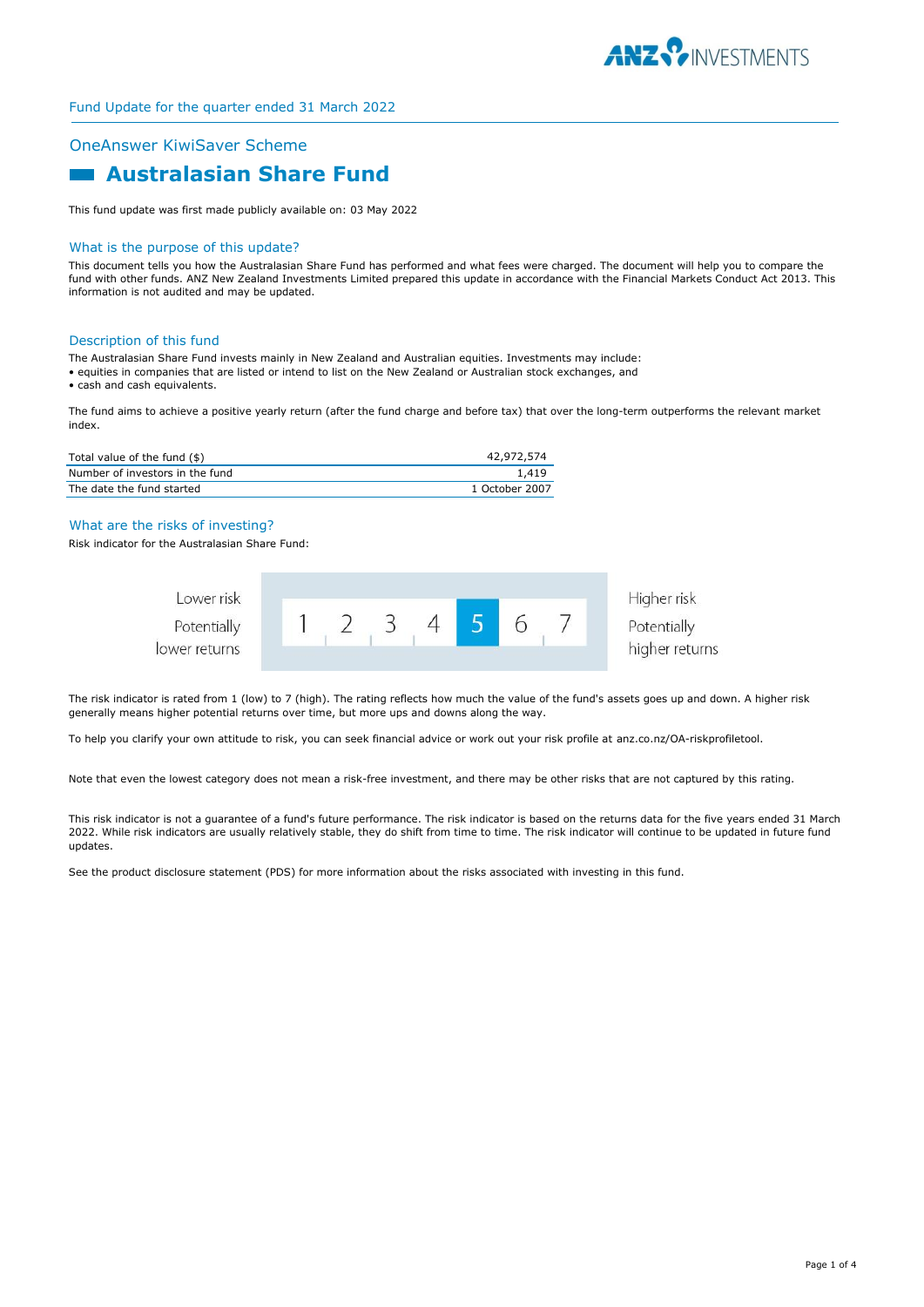# How has the fund performed?

|                                               | Average over past<br>five vears | Past vear |
|-----------------------------------------------|---------------------------------|-----------|
| Annual return                                 |                                 |           |
| (after deductions for charges and tax)        | 10.03%                          | -4.36%    |
| Annual return                                 |                                 |           |
| (after deductions for charges but before tax) | 10.86%                          | $-3.79%$  |
| Market index annual return                    |                                 |           |
| (reflects no deduction for charges and tax)   | 11.93%                          | $-2.90\%$ |

The market index annual return shows the return of the S&P/NZX50 Gross Index (with imputation credits re-invested).

Additional information about the market index is available in the statement of investment policy and objectives on the offer register at www.discloseregister.companiesoffice.govt.nz.



# **Annual return graph**

This shows the return after fund charges and tax for each of the last 10 years ending 31 March. The last bar shows the average annual return for the last 10 years, up to 31 March 2022.

**Important:** This does not tell you how the fund will perform in the future.

Returns in this update are after tax at the highest prescribed investor rate (PIR) of tax for an individual New Zealand resident. Your tax may be lower.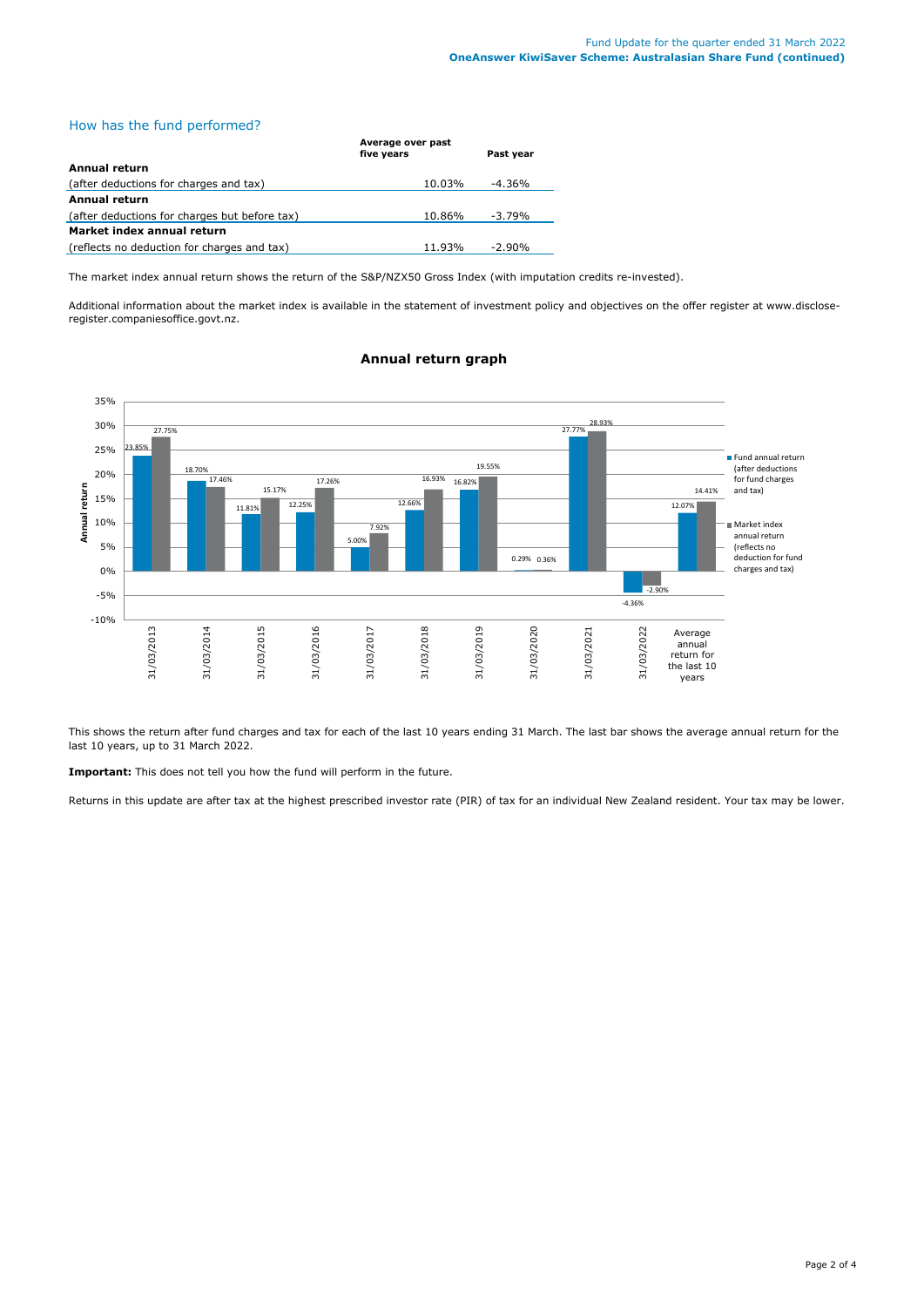# What fees are investors charged?

Investors in the Australasian Share Fund are charged fund charges. In the year to 31 March 2021 these were:

|                                             | % of net asset value       |
|---------------------------------------------|----------------------------|
| Total fund charges <sup>1</sup>             | 1.03%                      |
| Which are made up of:                       |                            |
| Total management and administration charges | 1.03%                      |
| Including:                                  |                            |
| Manager's basic fee                         | 1.00%                      |
| Other management and administration charges | 0.03%                      |
| Total performance based fees                | $0.00\%$                   |
|                                             |                            |
|                                             |                            |
|                                             | Dollar amount per investor |

| <b>Other charges</b>        |  |
|-----------------------------|--|
| Membership fee <sup>2</sup> |  |

Investors are not currently charged individual action fees for specific actions or decisions (for example, for withdrawing from or switching funds). See the PDS for more information about Scheme fees.

Small differences in fees and charges can have a big impact on your investment over the long term.

#### Example of how this applies to an investor

Sarah had \$10,000 in the fund at the start of the year and did not make any further contributions. At the end of the year, Sarah incurred a loss after fund charges were deducted of \$436 (that is -4.36% of her initial \$10,000). Sarah also paid \$9.00 in other charges. This gives Sarah a total loss after tax of \$445.00 for the year.

#### What does the fund invest in?

# **Actual investment mix<sup>3</sup> Target investment mix<sup>3</sup>**

Cash and cash equivalents 0.01% Australasian equities 99.99%

This shows the types of assets that the fund invests in. This shows the mix of assets that the fund generally intends to invest in.